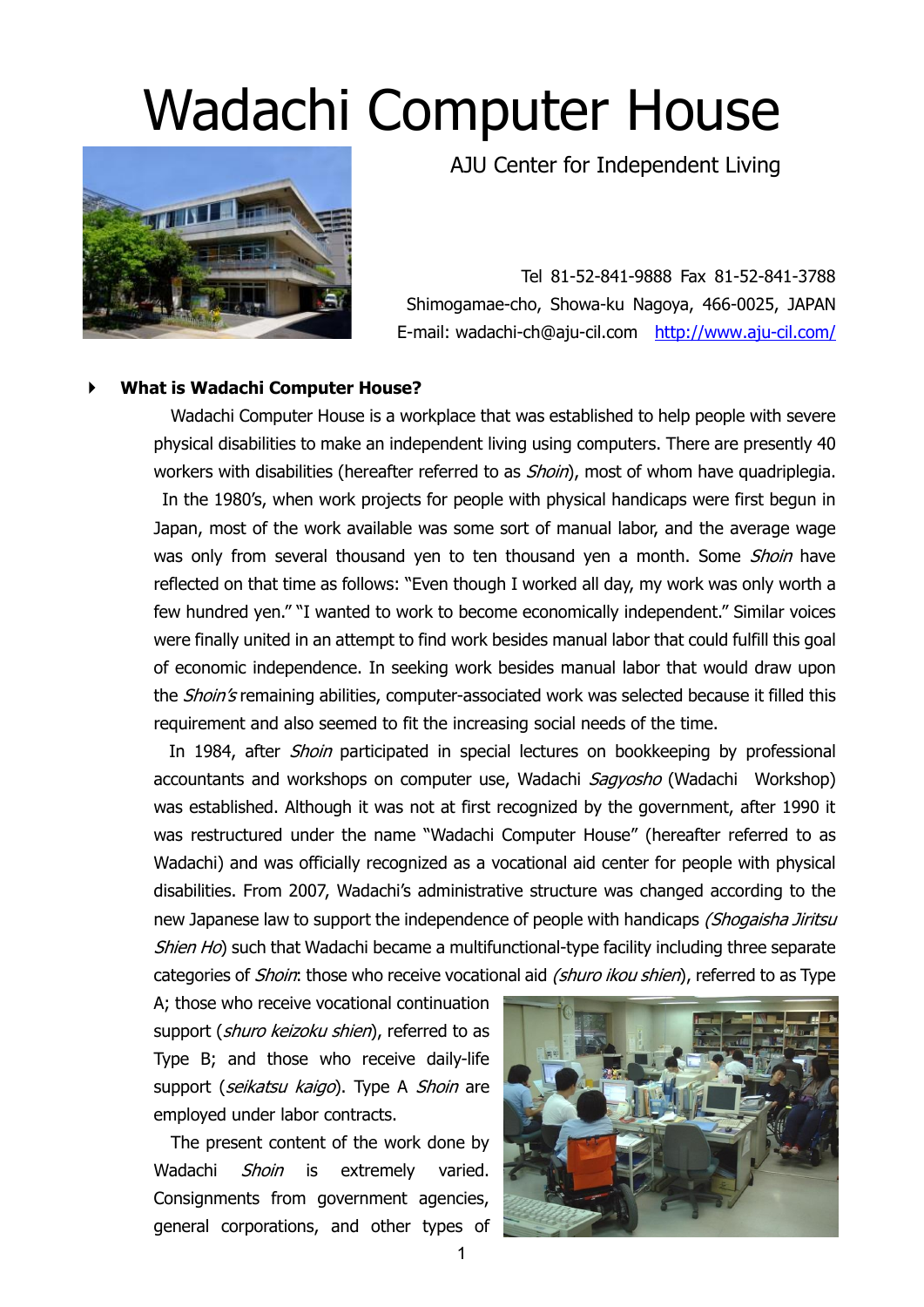organizations include data input and processing, homepage production, planning and consulting on projects, calculating, survey analysis, tape transcription, direct mail services, system development, and IT support for the disabled.

Work at Wadachi is decided and delegated according to each person's ability and degree of physical handicap. Wadachi's special feature is that important decision-making is done by the *Shoin* themselves, who play an integral role in all that goes on at Wadachi. Of course Shoin make decisions with customers about consulting, project development, and delivery, and they often show better knowledge of the work issues than Wadachi's support staff (hereafter referred to as  $*Staff$ ). *Shoin* also have the opportunity to exercise their abilities in process management as they oversee the speed and accuracy of work done by part-time non-disabled employees. When there is a lot of work to be done (e.g., materials arrangements, field investigation preparation, staff meetings with customers, and deliveries), *Shoin* stay at work until late at night and work on holidays, just as employees in other companies. As a result, during an annual inspection by government officials, Wadachi was warned to shorten the working hours of the *Staff*, but the *Shoin* objected saying, "This institution is not for the Staff!"

As a result of Wadachi Shoin and Staff working in a united effort, Wadachi's annual income has been more than one hundred million yen since 1996, and the average monthly wage for Shoin is now more than one hundred thousand yen per month. (See graph below.)

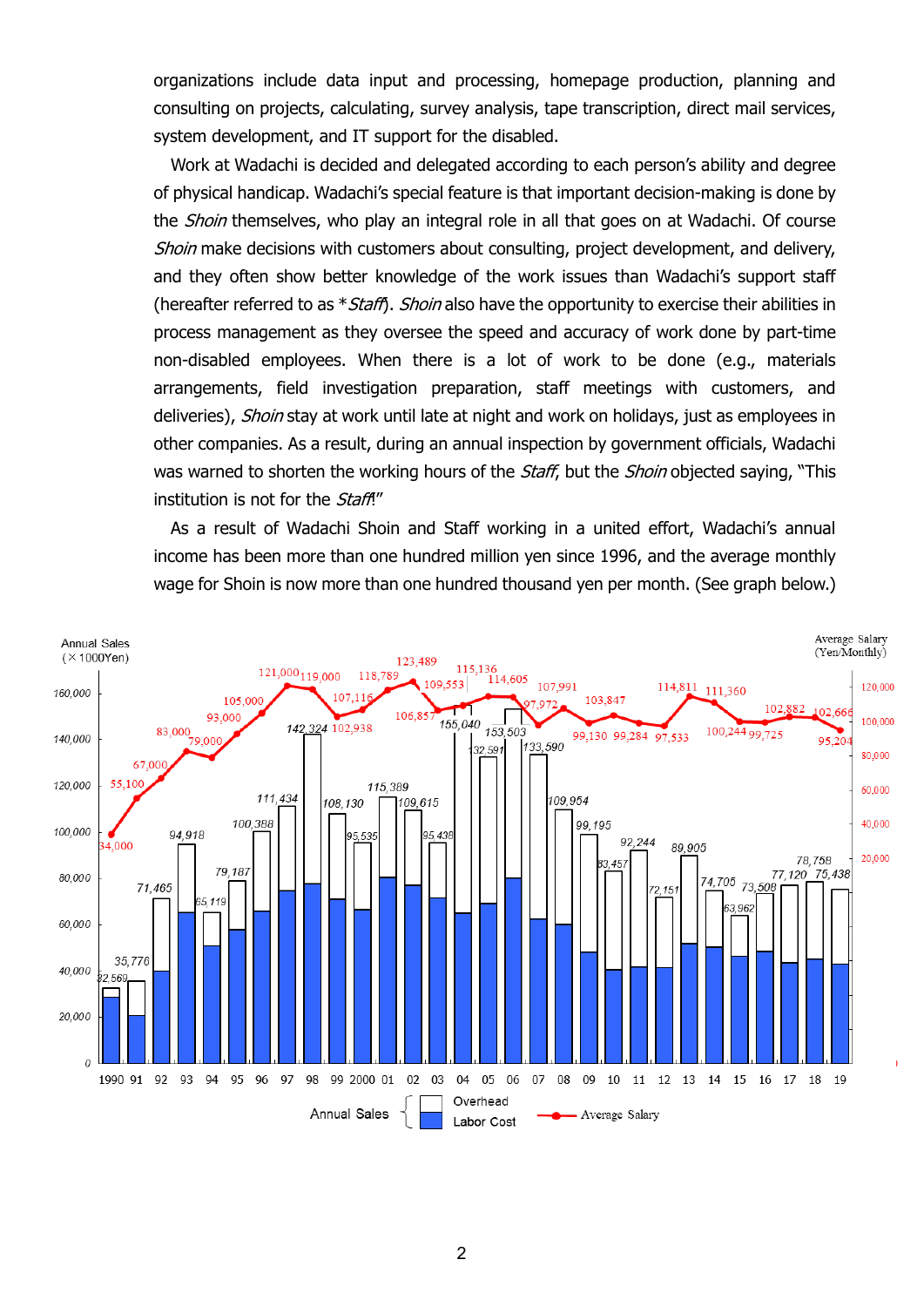## **The organizational structure and self-management by Shoin**

Wadachi consists of two business divisions, which are further divided into a total of eleven separate work groups. *Shoin* belong to one of the two divisions and to one or more of the eleven work groups. Since April 2007, when Wadachi's administrative system changed to a multifunctional-type facility according to the new governmental law (Shogaisha Sougo Shien Ho) explained earlier, Shoin must now receive official permission and documentation from the local government before they can work at Wadachi, thus determining the amount of financial aid Wadachi can receive from the government.

Wadachi also has a sales department under its direct control, where *Shoin* and *Staff* work primarily with sales.

Shoin usually work at the Wadachi office, but since introducing IT business, Shoin can also work at home. Although working hours are in principle  $9:00 \sim 17:00$ , they can be adjusted according to the physical and daily-life conditions of individual *Shoin*.

Shoin sometimes work alone and sometimes work in teams. In the case of large jobs, several teams may work together. In the weekly Monday work meetings, individual responsibilities are decided and adjustments are made as progress reports are heard and checked.

Process management, project planning, budget planning, accounting, salary assessment, and decisions concerning admittance of new members are basically under *Shoin* control. Decisions concerning ways of improvement in computer knowledge and skills, such as attending training workshops or inviting instructors to conduct training workshops, are also completely made by the Shoin.

#### **The role of Wadachi Shoin and Staff**

 Mr. B, who has severe cerebral palsy and a speech impediment, requires the use of a wheelchair and needs help with most aspects of his daily life, for example, eating, using the restroom, and so on. He has been a member of Wadachi since the time of its establishment and is its most seriously disabled member. The fact that he taught himself computer programming and received official certification as a computer



programmer clearly shows how hard he has worked. He now develops systems as a systems engineer at Wadachi, working 2 days a week at Wadachi and the other days at his home.

 The work of Mr. B varies from developing management systems for golf courses, developing management systems for membership in all kinds of groups, to developing management systems for taxi services. He not only participates from the beginning in all levels of the business discussions, but he also plays an important leadership role in the development of his team. With his understanding of the complicated world of merchandise management, he is able to propose and develop systems that please customers by saving them time. "What used to take full-time staff a month to do in a staring contest with the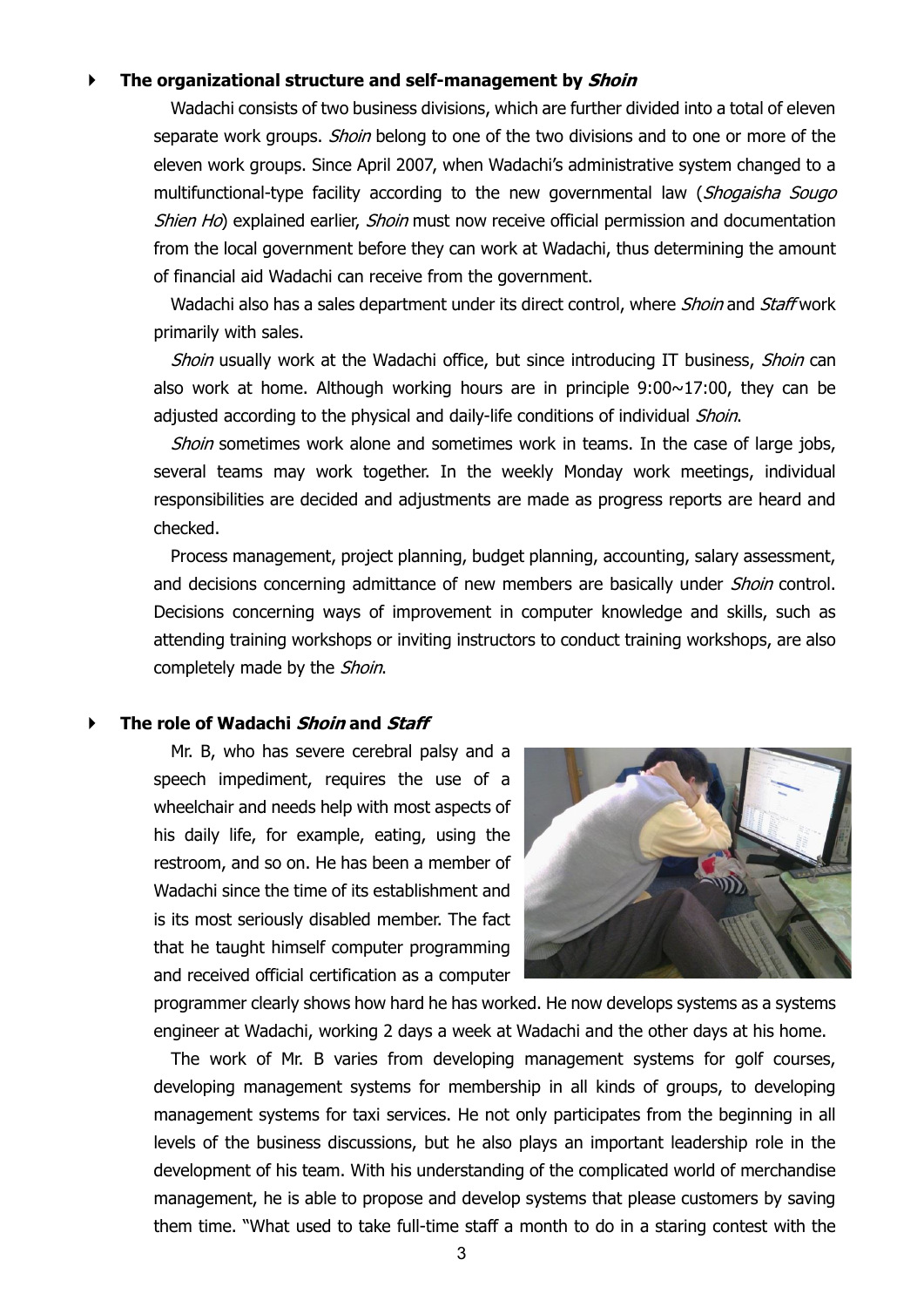account books can now be done by anyone in no time at all." "We can now take a holiday." "I have time to read the newspaper again." Such comments from his customers are what encourage Mr. B.

Although a member of the Wadachi *Staff* accompanies Mr. B to meetings with customers because of his dysgraphia and speech impediment, with the arrival of email and remote maintenance, most of the obstacles in his job because of his disabilities have disappeared. What is now a challenge to Mr. B is that he often has to do more and more correspondence during the major holidays and weekends because of the need to coordinate with his customers' work schedules.



 The reason why Wadachi itself started doing aggregation management began with a comment from Mr. B: "I might be able to develop an aggregation system for questionnaires." Twenty years ago the work of aggregation meant having to write into the program all the necessary aggregate set ups. In order to do this, Mr. B had to work day and night for days in

order to get the needed aggregation results. After that, with suggestions from his colleagues, the program was improved so that it is now able to be easily set up and handled by many other *Shoin*. Moreover, it is now possible to input, check, and tally several investigations at the same time. These efforts at labor-saving, standardization, and quality control are made good use of in developing systems for customers.

 Mr. M is totally blind. He formerly worked in private enterprise but retired because of the gradual lose of his sight. With a desire to do computer work, he joined Wadachi when he was 36. After much searching for what he could do, he found that tape transcription was and continues to be work suited to his abilities.

At Wadachi, there are also various other *Shoin* with different types of disabilities, for example, those with hearing loss, mental disabilities, highly advanced brain-function disorders, among others.

The responsibilities of the Wadachi Staff are to find and set up work for each Shoin that bring out the best in the *Shoin's* differing abilities and to ensure that each work project has a system for quality control. Moreover, since *Staff* try to develop new areas of work for Shoin, their work is not rigidly fixed but is aimed at being flexible to meet the needs of the Shoin thereby helping them become more and more independent.

#### **Wadachi as a consulting group making the most of disabled persons' experience**

 Wadachi has worked toward making a secure place of employment for seriously disabled individuals. The source of its inspiration was the movement in Aichi Prefecture among people with disabilities themselves. In the 1970's, discrimination of the disabled was commonplace in Japan. At that time in Nagoya, there was only one bathroom for the handicapped, at a rehabilitation facility. In 1973, the words in a letter to the editor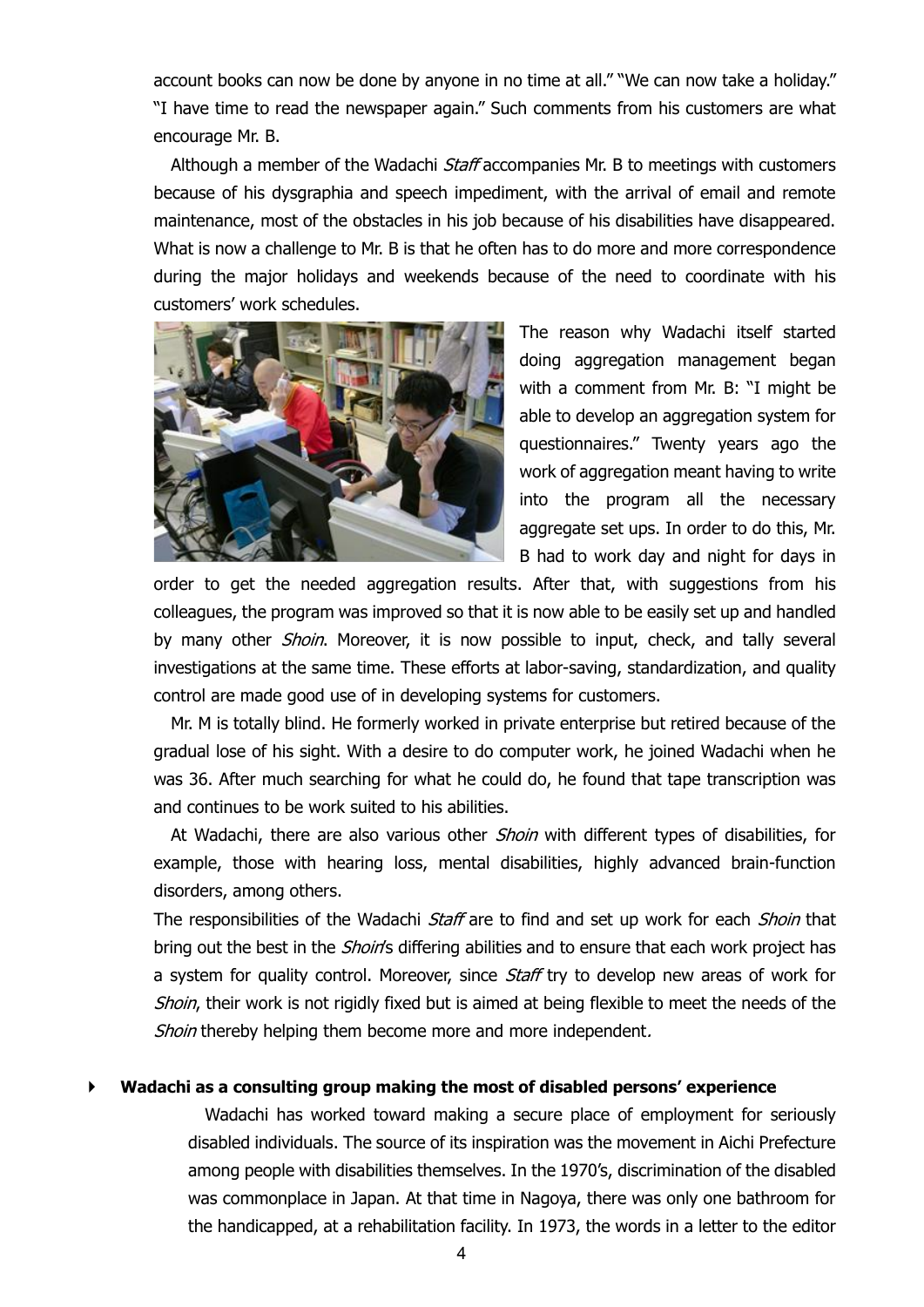of a local newspaper: "People with disabilities, let's go to town!" gave birth to the movement of "The Association to Improve the Life of the Seriously Disabled in Aichi." Rather than blaming society and shutting themselves in and away from society, disabled people moved toward changing themselves and making a direct appeal to society to change as well. From the beginning, the main issue in working toward "citizen-based town welfare planning" was the problem of how to incorporate labor, transportation, and independent living for the disabled. Methods of putting pressure on government agencies and other related organizations were developed in various forms to deal with these issues.

Twenty years passed. In 1995, when citizen-based town planning regulations were enforced in Aichi Prefecture with the aim to show care for all citizens, we believe Wadachi came forward as the first citizen-based town-planning group consultant in all of Japan made up of people with disabilities. Work for persons with disabilities was finally made possible through the many years of diligent effort made by the movement of people with disabilities. In recent years, Wadachi has been entrusted with such business as the universal design of Central Japan International Airport (Centrair) as well as with consultation on the barrier free aspects of the Aichi World Exposition. Wadachi worked in a position of responsibility from the early stages of the basic development of these projects. In the negotiations for a barrier free environment for the new Mt. Fuji Shizuoka Airport, which will open in 2009, Wadachi has worked to help act as a voice to represent fellow disabled citizens in Shizuoka.

 A characteristic of Wadachi is that it now not only reflects the interests of people with limb disabilities, but also people with visual impairment, people with hearing loss, people with mental disabilities, senior citizens, and childcare groups. People with professional experience from each group are authorized to speak for the group and to reflect the opinion of the group in planning. A good example is the case of public restrooms. Although it requires more space and more money, recently it has become common to build multipurpose restrooms. One reason for this is that it became clear that multipurpose restrooms are frequently used not only by people with disabilities but also by tourists and parents with children. Therefore, a multipurpose restroom that can be used easily by a variety of people is likely to be used more frequently, as is evident from recently built shopping centers with such restroom facilities. By changing the

width of the entrance of the general toilet stall from 600mm to 800mm, access becomes possible for anyone using a wheelchair. In the case of Central Japan International Airport, more than 1000 voices of people who would be affected by the facilities were gained through meetings or inspections. As a result, Central Japan International Airport achieved the aim

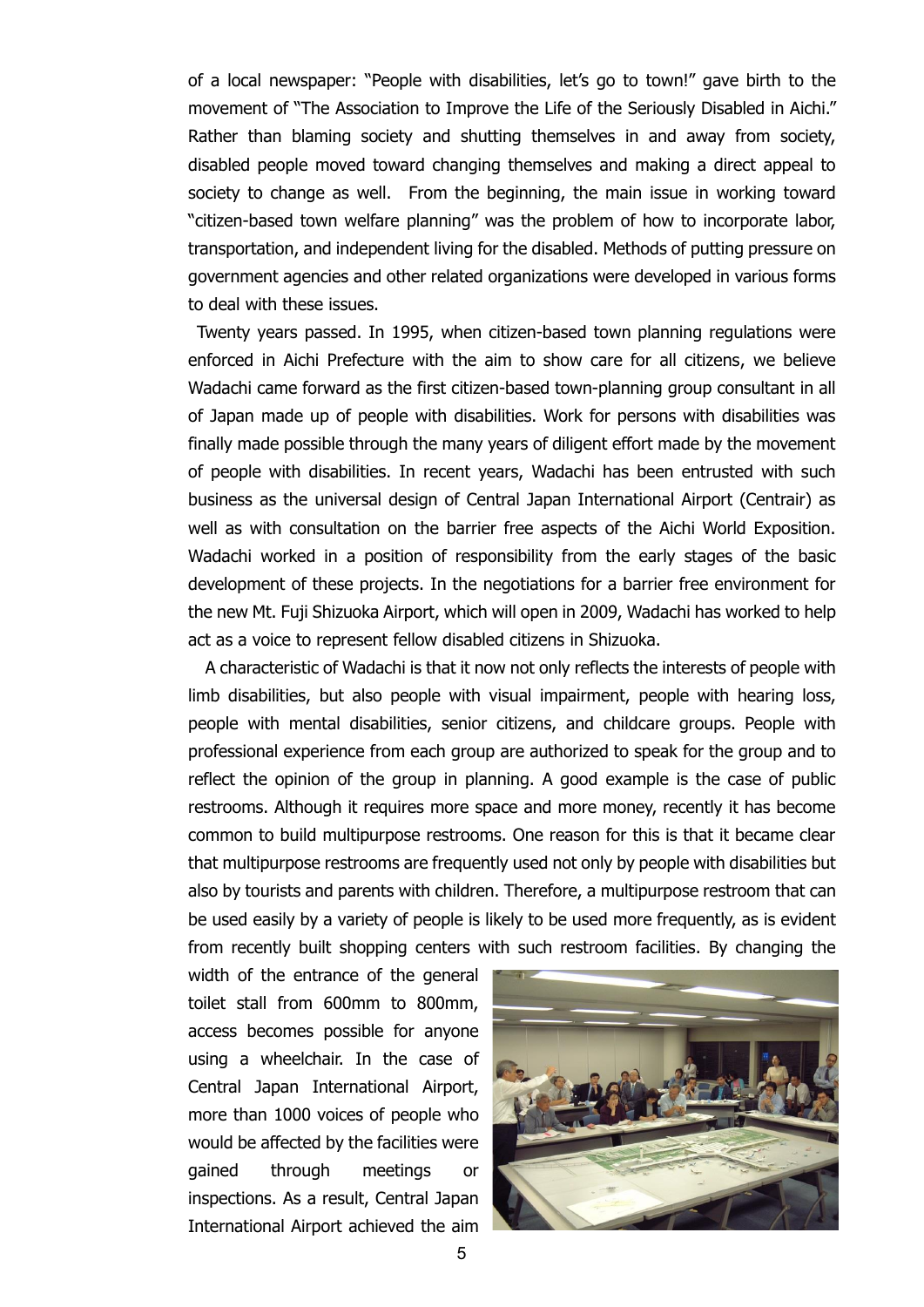of becoming "an airport easy to be used by everyone."

In the case of the Aichi World Exposition, active exchanges of opinions were held during planning in order to give people who normally would have little such opportunity the chance to attend and participate in this event. As a result, various facilities, exhibitions, information dissemination, human services, and hospitality training for staff by disabled persons were successfully adopted.

 In addition, Wadachi has been entrusted with a variety of responsibilities including consultations concerning the facilities for roads and buildings, communication equipment, experiments demonstrating input assistance software, product evaluation, as well as barrier-free training of staff in stores selling vehicles for use by people with disabilities.

 Recently, as a result of the suffering experienced by people with disabilities during and after the Tokai area flood disaster, we at Wadachi have been emphasizing the need for utilizing GIS (Geographical Information System) to help in determining escape routes, setting up refuge support systems, including the need for refuge partitioning sets, and establishing overall disaster prevention plans.

 We have found, however, that when a disabled-persons group tries to become involved in general outside social projects, they are initially treated warily by others. Therefore, our motto is "Never give up! Try, try, and try again!"

#### **Wadachi's wisdom**

 What supports the successful work of Wadachi in the above-mentioned projects is the application of IT techniques as our tools, the accumulation of diverse skills and know-how, the practical use of various kinds of human-power, and having a successful scheme for training people.

 In the 1990's, hopeful remarks were made such as, "There is a growing possibility for the employment of disabled people who can use PC," and with the popularization of the Internet, we heard, "Work can be done at home using IT." To tell the truth, however, we were skeptical of the truth of these hopes. Although IT is just a tool, the impression at that time was that one could become independent just by using IT. Our skepticism was due to the fact that we felt there was a lack of understanding of the importance of developing the work project itself and raising it to a level required by societal demands. Work projects could not be developed simply by connecting separate operations, and this was clear from the failure of work that had been done at home by *Shoin* until that time.

 If Wadachi has been successful and received favorable evaluation, it is thanks to the support among the Shoin, the existence of model Shoin with serious disabilities, the motivation of Shoin to obtain a wage that represents the true value of the work they offer society, and to the Staff who work to support and fill in the gaps of the Shoin challenging to increase their expertise.

 In making practical use of the governmental and public system, we try to use our status as an official welfare group to our advantage and to utilize various assistance systems for the maintenance of our IT equipment. In addition, we try to use aid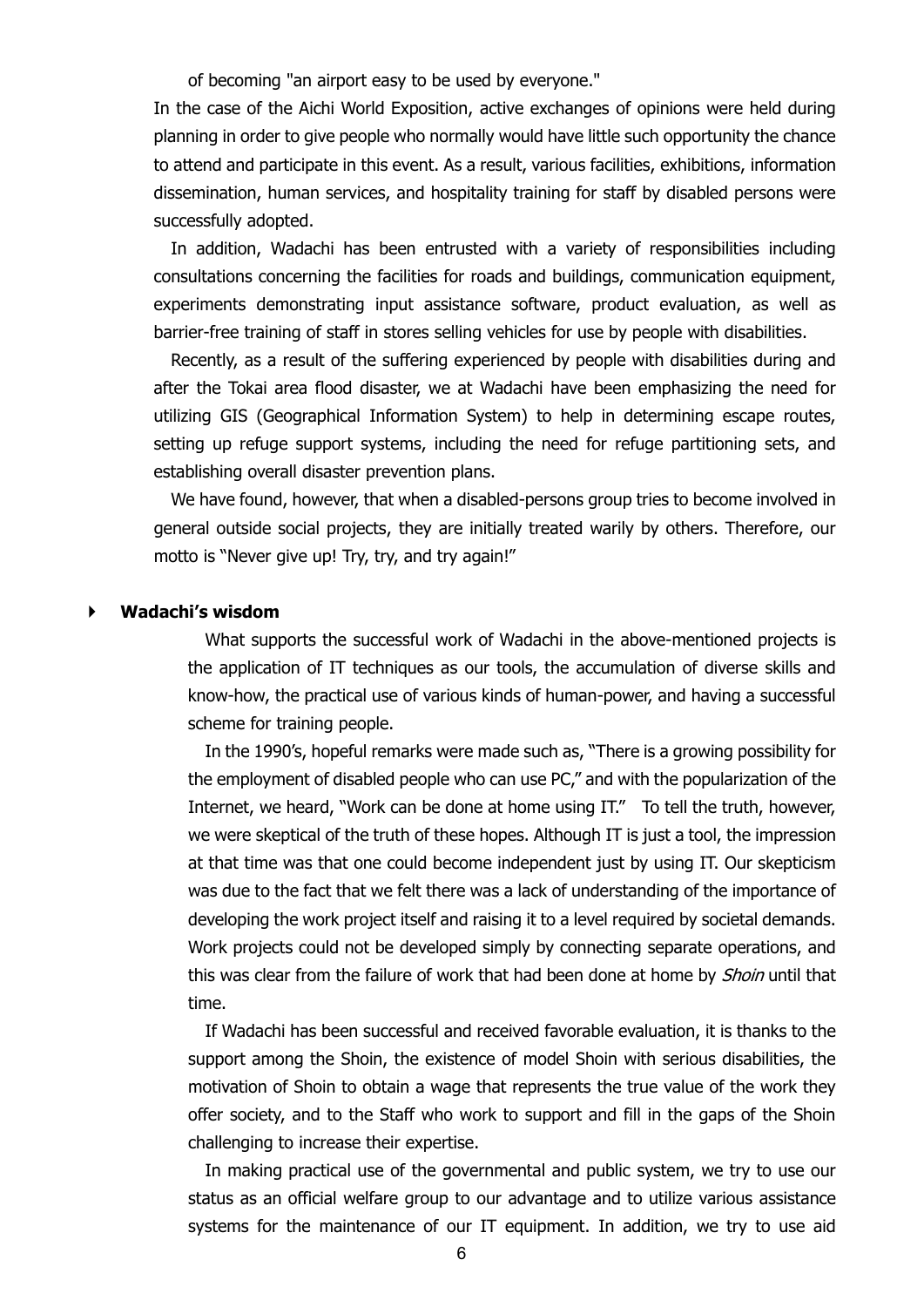available for research and activities to create employment for people with disabilities

On the other hand, where it used to be that most of our consignments came mainly

from free government contracts, we now face a hard battle because of the introduction of competitive bidding which has become a formidable obstacle in this area. In 2004, a revision in the enforcement order of a local government law made it possible for *Jusan*-institutions to bid for free contracts above the upper limit amount, but these were limited to



contracts for "things to be sold." From March 2008, however, work dealing with such things as data input and homepage production was finally included within the scope of these free contracts as a result of the concentrated efforts on our part to change the ingrained idea, in all areas concerned, that the work of the disabled only equals the making and selling of "things."



#### **Employment of persons with disabilities**

The history of Wadachi is characterized by its constant challenge to find employment possibilities for disabled people who have been excluded from the public work force. "Despite ten or more company interviews, I couldn't get a job." "Even if I tried to enter a school to upgrade my work skills, I was turned away at the door because 'I can't take care of myself'." These are the voices of *Shoin* who have come to Wadachi. In the 20 years since the establishment of Wadachi Workshop, only a very few Shoin have been able to leave Wadachi to join the general work force and their selection was based on their relatively mild disabilities rather than on their work skills. Then, at the time when the economic "bubble" burst, several of these workers were laid off in the resultant restructuring of companies. Experiencing the return of some of these workers to Wadachi, we have felt more deeply the bitter reality of the common saying, "The rate of disabled workers who lose jobs is greater than that of those who gain jobs." As a result, from that time we came to put less emphasis on trying to find jobs in the general work force.

However, with the enforcement of the new Japanese law to support the independence of people with handicaps (Shogaisha-Joiritsu-Shien) law and the revision of the law to promote employment of the disabled (*Shougaisha-Koyou-Sokushin law)*, government began a major change in moving away from a welfare-based policy of assistance to the disabled toward an employment-based policy of assistance. At Wadachi, Shoin have left Wadachi to take jobs in the general work force. Those who can do the work are the ones who have been selected, so we cannot help but feel that we at Wadachi have come to a kind of turning point.

The time when companies could just pay the penalty fee for not hiring people with